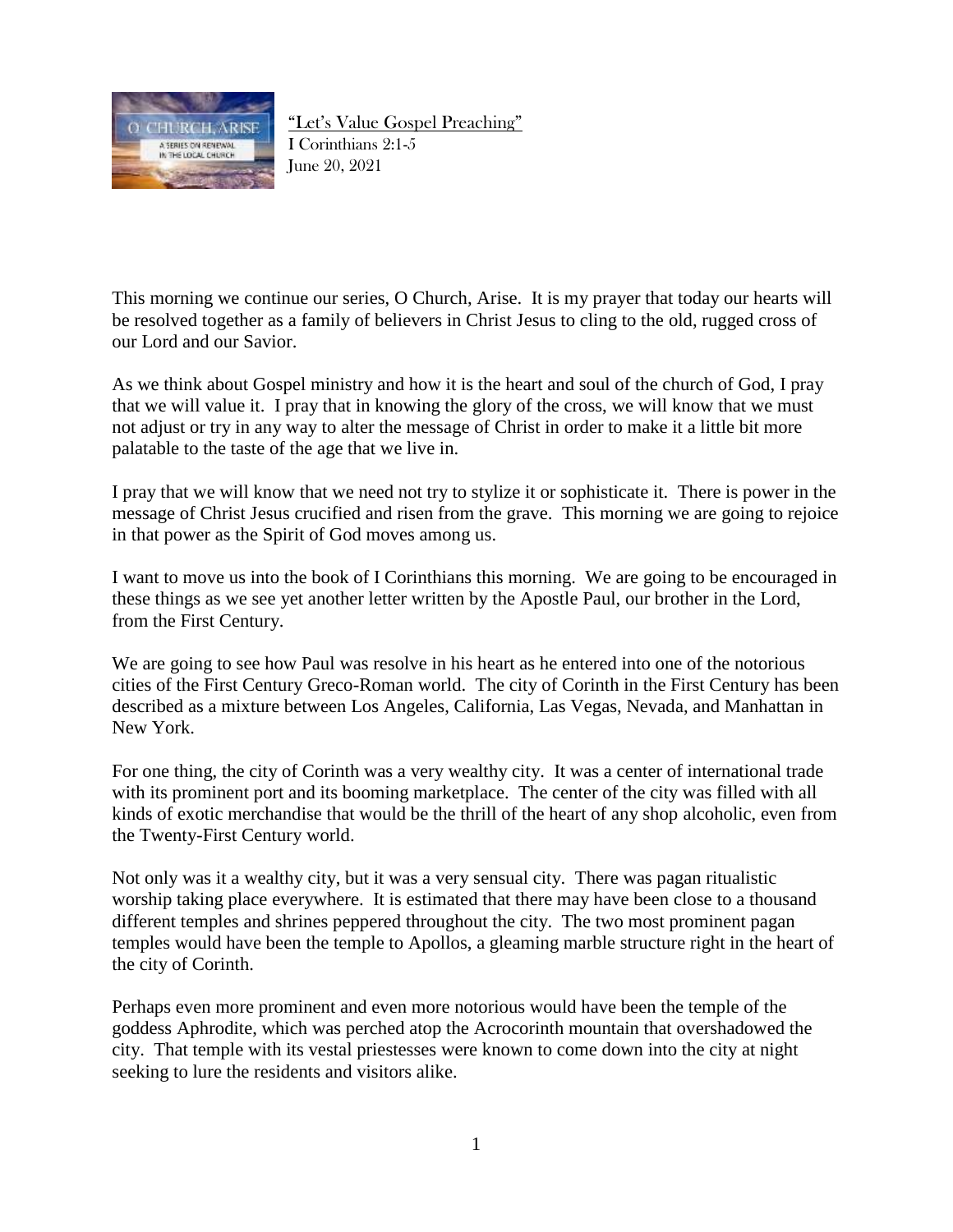Corinth was a wealthy city. It was a sensual city. In addition to that, it was also a very learned city. It was a major center of sophistry in the First Century world. They had men who had such gifts of oratory that they could woo and wow those who listened to them speak.

Here into this context came the Gospel of Jesus Christ. Here into this context came the proclamation of the crucified Messiah, slain for sin and raised from the dead. Praise the Lord, the church was planted and the people of God were being formed.

However, with the passing of time, after Paul had been away from them for a while, the temptations began entering into the thinking of some of the church members of Corinth. They felt they needed to supplement the Gospel message a little bit.

Maybe they needed to just dress it up with some of the styles of the speakers of their city so that it would be more appealing to the people that they were trying to reach. So there was the temptation to want to go that way with the Gospel of Jesus Christ.

So Paul wrote to them to dissuade them from any such notion. He spoke to them with reverence and emphasis about how he approached them in the first place, and how the Gospel came with simplicity, yet with power to bring people to life in Christ.

This is so important for us to take in because there are so many similarities between the Corinthian culture and the California culture that we live in today. So let's read what Paul said and see how he spoke to them in I Corinthians Chapter 2 and Verses 1 through 5:

**<sup>1</sup>And I, when I came to you, brothers, did not come proclaiming to you the testimony of God with lofty speech or wisdom. <sup>2</sup> For I decided to know nothing among you except Jesus Christ and him crucified. <sup>3</sup>And I was with you in weakness and in fear and much trembling, <sup>4</sup> and my speech and my message were not in plausible words of wisdom, but in demonstration of the Spirit and of power, <sup>5</sup> so that your faith might not rest in the wisdom of men but in the power of God.**

In this portion of Scripture we are given a glimpse of the ministry of the Apostle Paul in that First Century Greco-Roman world, particularly in the city of Corinth. Let us understand that what we have written here is not simply a flashback or a replay of how Paul went about things when he was in that city.

What we have here is a paradigm for how all Gospel work is to take place. The things that characterized Paul as captured here in this paragraph must characterize Gospel work everywhere. Back then and today! There across the globe and here in our neck of the woods. This is a picture of how followers of Jesus and how churches must submit and posture themselves to the glory of the Gospel of Jesus Christ and let it do its work.

Something that is very interesting in this text is that it comes in two parts. It describes how Paul entered into the city of Corinth and how he dwelled there among them. There are two different Greek words that are used. One Greek word is speaking about the entry in. The other Greek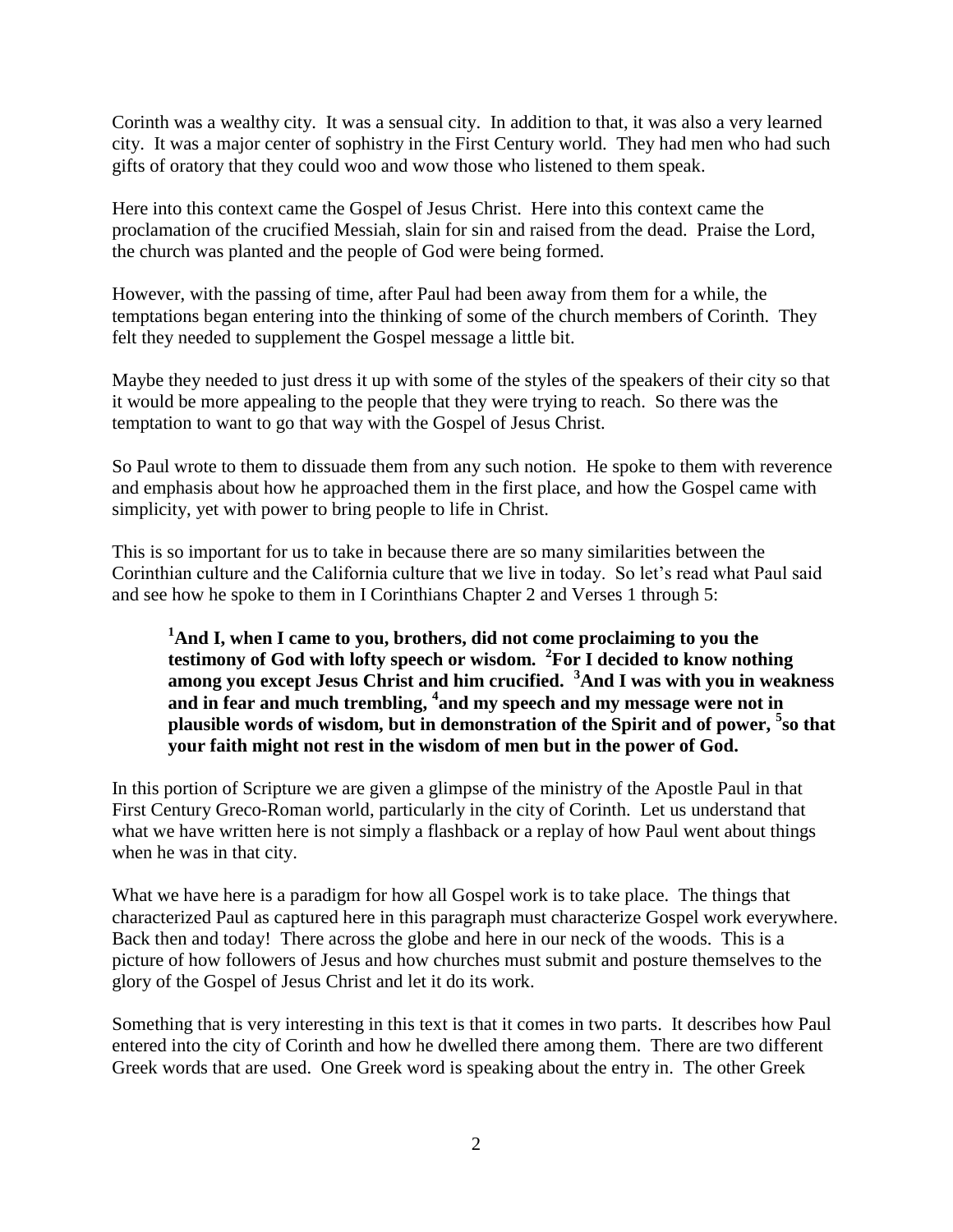word speaks of Paul's state of being while he was among them for the eighteen months that he stayed in Corinth as defined in the book of Acts.

This was Paul describing how he was going about things, and what we find here is that the message of the cross was at the center of it all. Paul was absolutely resolved, saying, this is going to be my message. I am determined that while I am here my message is Christ Jesus and Christ Jesus crucified. That is what I am going to be talking about.

The reason why Paul was so resolved is because the Gospel, the Good News that Christ Jesus has come into the world to save sinners from the penalty and power of sin, is the message on which the church is built and this is the message with which it grows in health and in Christlikeness. This is the center of it all.

Brothers and sisters, this message about Jesus and all that He has come to do for us is not just the milk of the Christian life, it is the meat and the nourishment throughout. Let us understand that the Gospel of Christ is not just the entryway by which we enter into the Christian life, it is the dwelling place. It is the home in which we live.

So a church rising up in the power of the Spirit is going to be a church that is constantly talking about the redeeming work of Jesus Christ, which has more power than even light structures here in Bellflower, California.

This morning I want to draw a couple of characteristics of Gospel ministry from this portion of Scripture. I want to talk from this passage of Scripture in our Gospel Ministry about how: We must hold fast to the gravity of the crucifixion of Jesus Christ, and about how we must depend on the Holy Spirit's power to bring the result and the fruit of the ministry of the Gospel.

As we look into this, let's pray that the Spirit of God will bring these things into our hearts and bear fruit from these truths in our lives and in our church. The first emphasis of this passage of Scripture in our Gospel ministry:

## **1. Let's hold fast to the gravity of the crucifixion (2:1-2)**

Let us always be willing and joyful in our proclamation that Christ Jesus died for sinners as a great work of grace to save us from our sins. Let us retain the gravity of the crucifixion.

Let's see how Paul said this once again in Verses 2 and 3—how this is portrayed in his example.

# **<sup>1</sup>And I, when I came to you, brothers, did not come proclaiming to you the testimony of God with lofty speech or wisdom. <sup>2</sup> For I decided to know nothing among you except Jesus Christ and him crucified**.

If we are going to understand what is going on here with Paul and all of his use of lofty language and wisdom in his message, we really must dig into the historical context that he was ministering to at that time.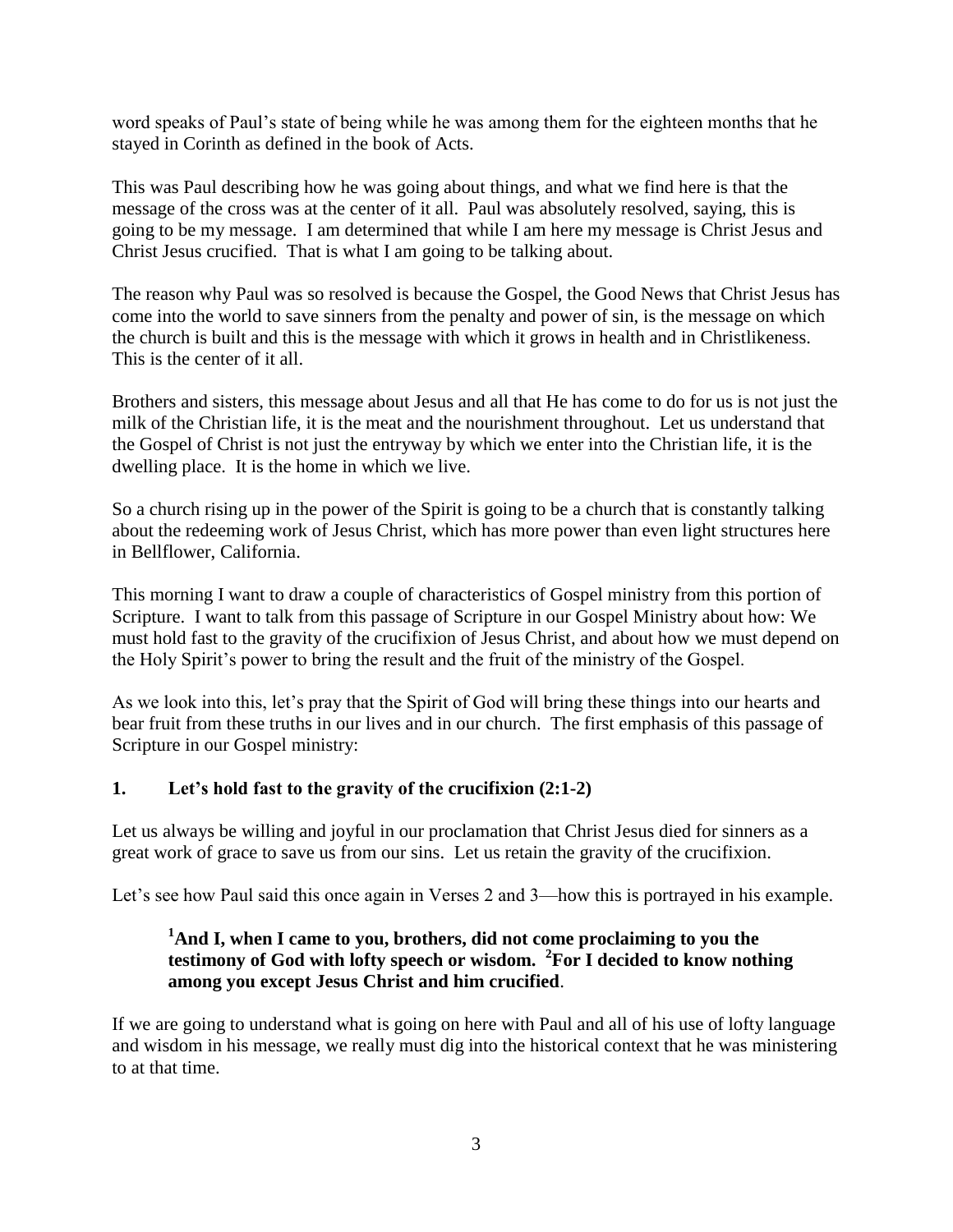In the Greco-Roman world, there were men known as sophists. Sophia is the Greek word for wisdom and sophistry is the practice of dispensing wisdom. These men would go throughout the different cities of the Roman Empire, wowing people with the concepts that they taught and the words that they taught those concepts with.

Those men were kind of like the pop culture philosophers of their day. I think the more heavy duty philosophers would have been a little bit west of Corinth at the Acropolis in Athens. But many of the philosophers of the First Century world, they realized that there was livelihood to be gained when they would take concept cookies on a lower shelf, if you know what I mean.

They could go and speak to the people and the people would get roused when words were put together with skill. So these men, they would come into cities and be like great concert orators. As they spoke about the social and political issues of the day, they would use irony and storytelling.

They would use humor and they would use sarcasm to speak to the people, because, of course, who does not like a little bit of sarcasm, especially when it is directed at somebody else and not you in particular.

They would come and they would speak to all the people that would come and listen. A typical performance of a sophist took place in a theater or a music hall. Once a person entered onto the stage, they would typically ask those who had gathered, What do you want me to speak about? You name a topic.

So the people could name the topic of their choice, be it the topic of the Caesar in Rome or the flowers of the fields or the games of the Olympiad. Then the sophist would go away and gather himself for a few minutes and then they woold come back and deliver the message, doing so with lofty words in a vocabulary that was amazing.

The sophists would do this all together in such a way that they would entertain the people. That is what was so popular in Corinth. The people of that city, they loved that kind of thing. Into this context, came the Apostle Paul with the message of a crucified Messiah.

Understand that in the Greek world you didn't even talk about crucifixion among polite society. It was considered offensive. Yet, this is what Paul wanted to talk about. This is what he was resolved to talk about. While the orators were trying to woo and to wow everybody and get a rise out them, Paul was doing the exact opposite.

Paul was seeking to introduce gravity into the situation. He was seeking to help people to understand that there is one Living God and that their lives were lived under His gaze, and they were accountable to Him. Paul was seeking to do the exact opposite of what they were used to.

Did you notice how this was confirmed in Vese 1?

# **<sup>1</sup>And I, when I came to you, brothers, did not come proclaiming to you the testimony of God with lofty speech or wisdom.**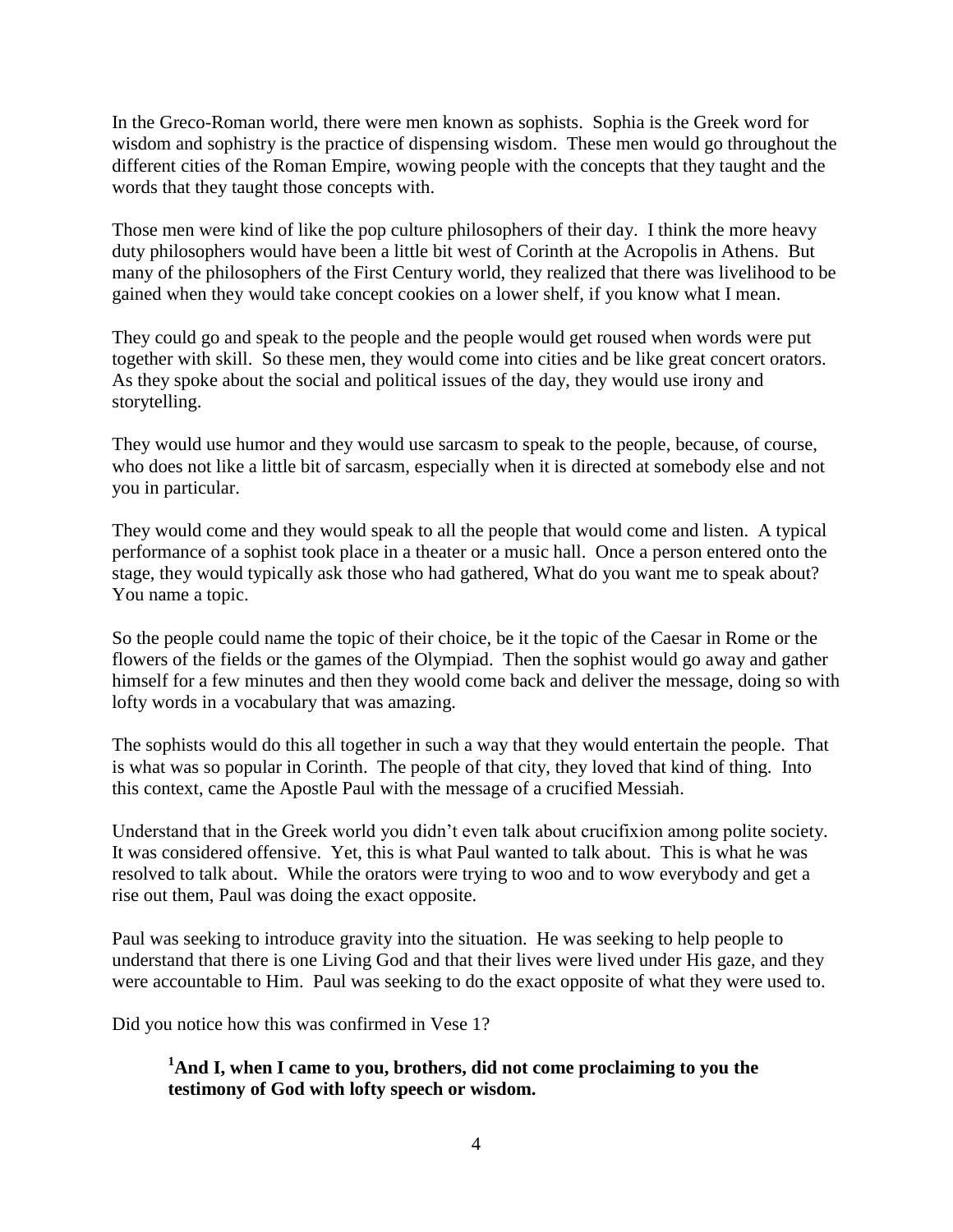Paul was speaking about the testimony of God. This is courtroom language. Throughout the pages of Scripture, this language of God being the judge is everywhere.

A couple of years back, I was summoned to jury duty. I had to report to the Governor George Deukmejian Courthouse in down town Long Beach, a very impressive building and not just one courtroom.

I got called out of the waiting area and into an actual courtroom. With a number of other people, I was going to be considered to be a juror on a particular trial. The judge introduced herself and welcomed all of us. Then she informed us that we were being considered as potential jurors for a murder trial.

I remember feeling the weight of that in my stomach. I was not even a juror yet and I certainly was not the one who was the defendant for the charge of murder. Yet, the weightiness and the gravity of it all was pressing down upon me. Brothers and sisters, all throughout the pages of Scripture, beginning in the Old Testament and going all the way through the New Testament, God emphatically reveals Himself as judge.

He is holy, holy, holy. He is pure. He is perfect. He is good in every way, and He does in fact have a moral law by which He governs the universe. Men and women, boys and girls, each and every single last one of us have sinned and transgressed God's Law. No exceptions! We all have.

The fact of the matter is, we have done so deliberately, repeatedly. Beginning with the attitudes of the heart and the mind, issuing forth with the words that we speak. The kind of humor that we use. The ways that we speak to people, tearing down rather than building up. There are so many different ways that we sin. This issues forth in how we behave and how we practice various aspects of life. We are all sinners against the Moral Law of the Living God.

Do you know that when Paul was in Corinth that is when he most likely wrote the book of Romans. If you want to have a clear picture of the testimony of God concerning the human race, you read those initial three chapters of the book of Romans. There you will see the guilt of every last one of us before the Lord.

Paul described the sin of the pagan world and the Jewish world. Then he culminated it all in Romans Chapter 3 with a whole string of Scriptures which begins with saying, There is no one righteous. No not one.

I want each person to know that the greatest need that you have in this life is righteousness before the Living God, and you don't have your own! This is the testimony of Scripture. This is God speaking through His prophets to us all.

Paul was following Christ His Messiah who said, The world hates me because I testify that it's deeds are evil. That includes all of us. We are all guilty before the court of the holiness of Heaven. But, praise God, Scripture does not just take us into the courtroom.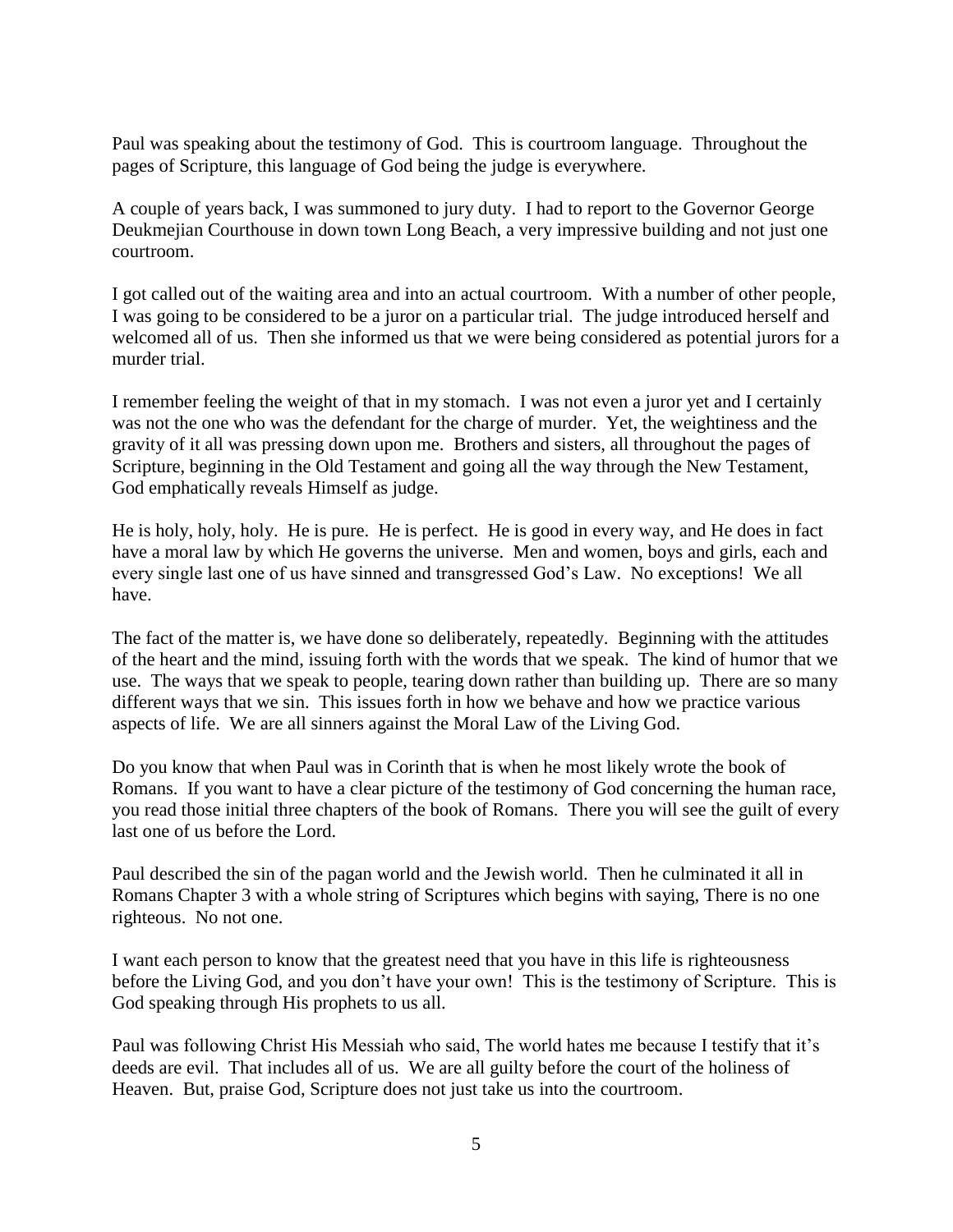Brothers and sisters, there is another place that the Word of God brings us. Scripture also brings us to a place that is called Calvary. Calvary is Latin for the place of the skull. That is the place where Christ Jesus was crucified. This is such a glorious, weighty, wonderous message because in Christ, you have the Eternal One, the Son of God.

You have the Second Person of the Trinity—God the Father, God the Son, God the Holy Spirit. You have Christ coming into the world robing and manifesting Himself as a human being. He lived thirty-three-years of absolute purity and holiness and perfection as a gift for His people.

Then at the end of those thirty-three-years, He was nailed to an old rugged, wooden Roman cross. While He was on that cross, our sin was imputed to Him. He paid the price for our sin, that the justice of the holiness of God could be satisfied.

The holiness of God was satisfied so that those who look to Christ with contrite faith rising up as they recognize they are a sinner in need of a Savior and trust in Him, they are then declared innocent based on the merits of Christ Jesus that are transferred to them as a gift.

Imagine in that courtroom that I was in. I was not called to be on the jury, but imagine I was and the jury rendered the guilty verdict of the one who was accused of murder. It was very clear that this person committed the crime. Could that judge just say, Maybe it wasn't so bad. I'm just going to let you go.

No! Neither can our guilt go without its proper punishment, its proper justice being served. Here is the glorious news. Justice was served at the cross. Jesus bore our sins in His body on the tree. He paid for our sins, and He brings the message of new life into us. When we come to faith in Him, we are born again. We are cleansed of sin and covered in righteousness.

Jesus gives us contrite hearts. He puts this within us to start walking in newness of life so that we are born again. Brothers and sisters, there is so much more to the Gospel of Jesus Christ but this is the message and what Paul was so resolved to center himself on and speak about day in and day out—this multifaceted jewel of saving grace.

Paul kept preaching the Gospel of Jesus Christ. He was not going to try to adorn it and stylize it in the sophistry of his day. He was just going to come and bring the message and let the Holy Spirit work according to the will of the Holy Spirit. It is a beautiful thing.

This is a pattern for us as we think about this. As we continue together as a church, let us, by the work of the Spirit in us, always hold fast to the gravity of the crucifixion; to be willing to speak forth this message here and wherever we go, because this is the center piece. This is where our salvation was achieved by our Messiah.

This is something for us to really consider and rejoice in. Let this add to our worship on this Father's Day. Let us recall that here in this work of salvation that took place, it was not simply judge and atoning sacrifice. Although those are real pictures of what happened in what Christ has done for us.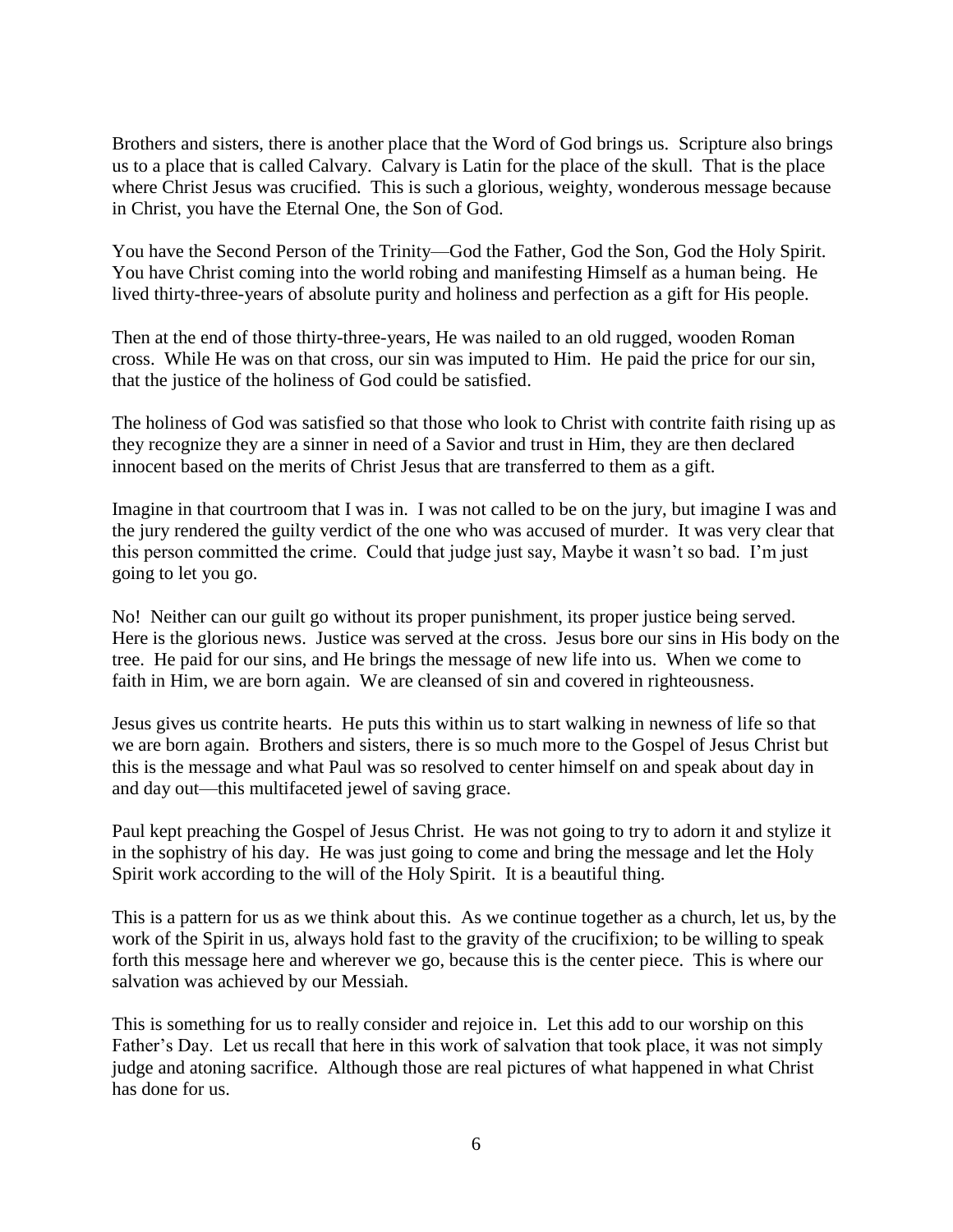Christ was slain for our sin and remember that we are dealing with Eternal Father, Son, and Spirit. Three distinct Persons sharing one essence, one God in Three, in this eternal relationship of love. As we gather on Father's Day, let us give praise and thanks to our Father in Heaven who gave His Son this way, that we might be set free.

**<sup>31</sup>What then shall we say to these things? If God is for us, who can be against us? <sup>32</sup>He who did not spare his own son but gave him up for us all, how will he not also with him graciously give us all things? <sup>33</sup>Who shall bring any charge against God's elect? It is God who justifies,. <sup>34</sup>Who is to condemn? Christ Jesus is the one who died—more than that, who was raised—who is at the right hand of God, who indeed is interceding for us. (Romans 8:31-34)**

So let us praise the Lord for all that has been given to us in Christ Jesus.

As we move forward, we want to be those who, by the work of the Spirit within us, are retaining and holding fast to this message of the cross. In addition to that, we see in Paul an example of what it is to be totally depended on the power of the Holy Spirit to be getting this message across to people.

This is the second part of what is here in this text.

## **2. Let's depend upon the power of the Spirit's power (2:3-5)**

It is interesting because there in Corinth with all the orators that were there in that context, how you said something mattered more than what you actually said. Pick a topic. Any topic. Let me dazzle you with the words that I say about any topic of your choice.

How you said things mattered more than what you said. With Paul it was the exact opposite. What you said mattered more than how you said it, because the Gospel of Jesus was coming with a power of its own. That is what Paul got to next. Verse 9:

## **<sup>3</sup>And I was with you in weakness and in fear and much trembling, <sup>4</sup> and my speech and my message were not in plausible words of wisdom, but in demonstration of the**  Spirit and of power, <sup>5</sup> so that your faith might not rest in the wisdom of men but in **the power of God.**

Twice Paul spoke of the power that comes with the Gospel of Jesus Christ. This power is the power of the Holy Spirit. Paul would have been a man acquainted with the Holy Spirit in Scripture and in personal experience.

Paul was a rabbi among rabbis. He would have been one who was thoroughly acquainted with the glorious way in which the pages of Scripture begin. There in Gensis Chapter 1 and Verse 1 was the Spirit of God.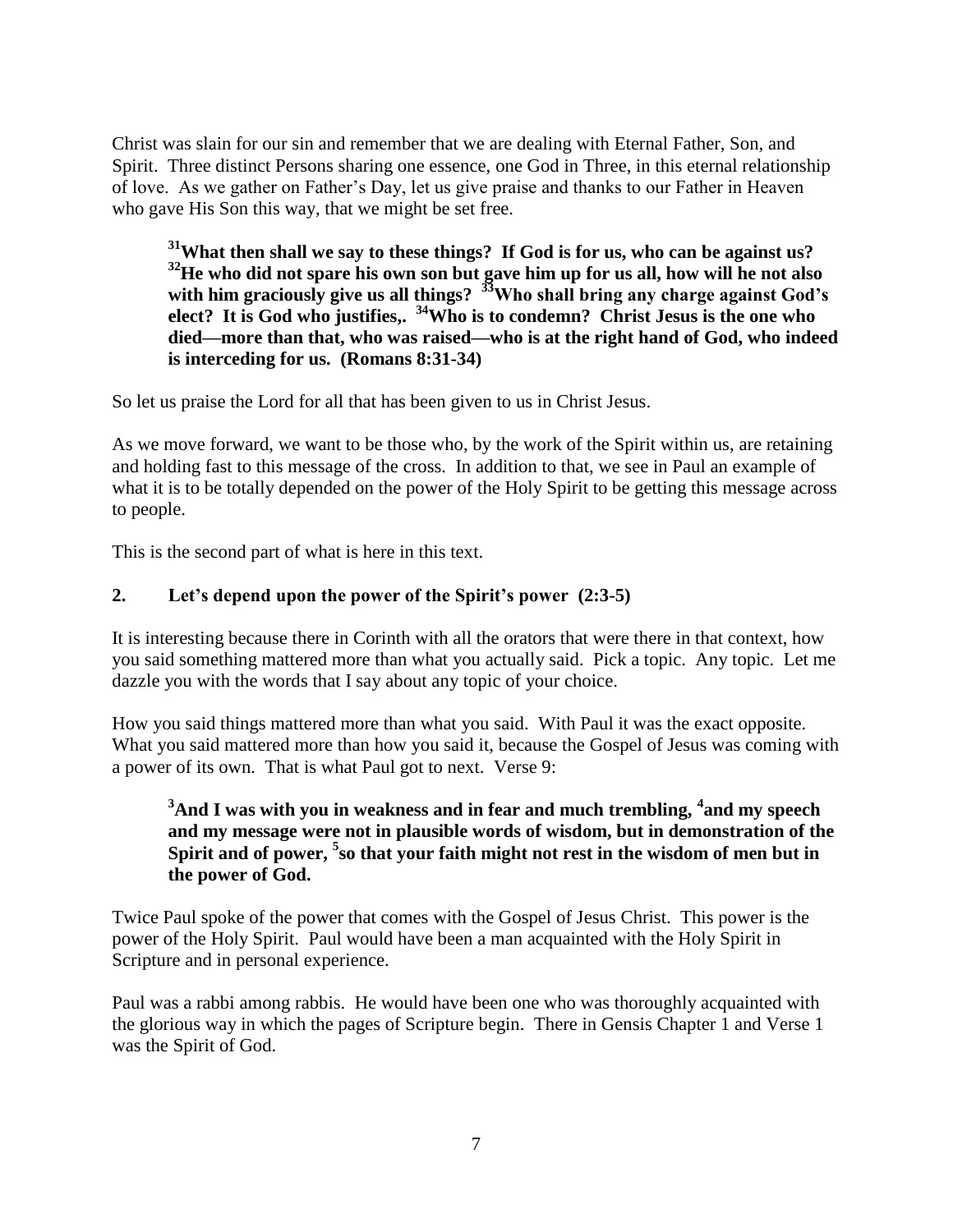# **1 In the beginning, God created the heavens and the earth. <sup>2</sup>The earth was without form and void, and darkness was over the face of the deep. And the Spirit of God was hovering over the face of the waters.**

The Eternal Spirit was there present over the darkness of the earth at the dawn of creation and He is there with the omnipotent power of God, so that when God said:

# **<sup>3</sup>…"Let there be light," and there was light**

This power is applied and there is light. Later when God said let there be life, the power is applied and there is life. Paul knew this power. He depended upon this power. He gloried in his weakness because through his weakness, the power of God would all the more be displayed in the results.

Paul was familiar with all of the Old Testament history. Paul would have known how the Spirit was also hovering over ancient Israel during the day of small things, after that period of Babylonian captivity when Israel needed to be purged of its idolatry.

God was there preserving His remnant. He brought His remnant back into Israel, giving them the task to rebuild. They had to lay the foundation. Rebuild the temple. Rebuild the city. Rebuild the nation. Led by a brother in the Lord with the wonderful name of Zerubbabel, some of them including that man was asking how was it going to be done.

Do you remember the encouragement that was given to Zerubbabel through Zechariah the prophet? Zechariah 4:6-7

## **<sup>6</sup>Then he said to me, "This is the word of the LORD to Zerubbabel: Not by might, nor by power, but by my Spirit, says the LORD of hoses. <sup>7</sup>Who are you, O great mountain? Before Zerubbabel you shall become a plain. And he shall bring forward the top stone amid shouts of 'Grace, grace to it!'"**

Not by might. Not by power, but by my Spirit, says the Lord. There are so many examples of the Spirit working throughout the pages of Scripture. Paul having all of these things in his heart and mind through his study of the Living Word, there he was in Corinth, a darkened society.

Yet he came with the knowledge that the Holy Spirit is present there too with His power. The Holy Spirit comes through the Gospel of Jesus Christ to bring light into darkened hearts; to bring life into the souls of dead sinners.

The Holy Spirit is the only One who can bring this kind of life. Paul knew he wasn't capable of it. The Holy Spirit does this work through the ministry of the Gospel of Jesus Christ. Where there was so much sophistry and so much skill and so much ability in rousing people with well crafted words, Paul said, No, I'm not going to approach this in that way. He was not going to follow the sophisticated orators of the Greek world.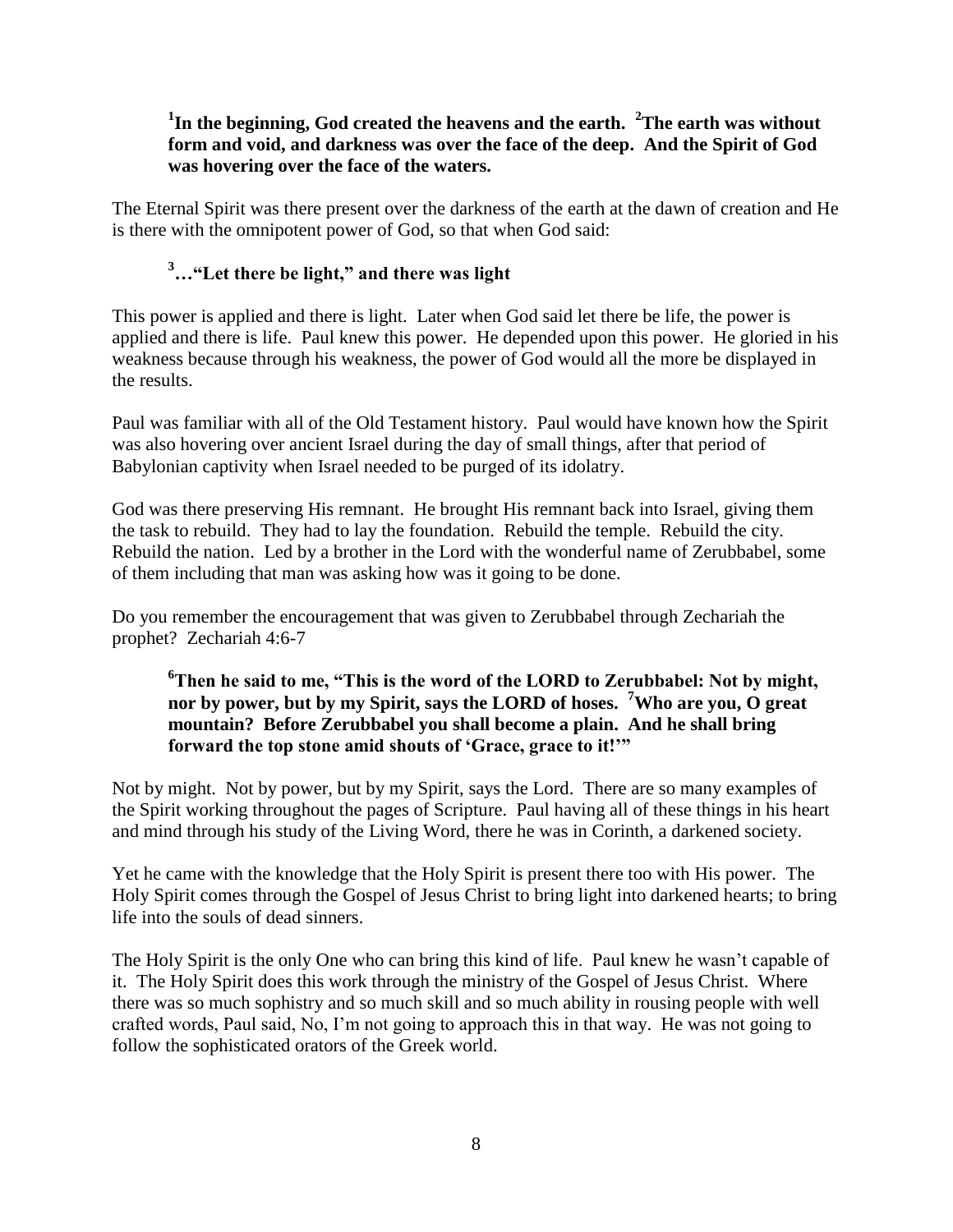It is not that Paul was not smart enough. Understand that he was. Paul was a brilliant man. He was one of the prominent minds of his day. He was learned and he could speak, but he said that he was resolved—I'm weak. I have been beat up. I might get beat up again. I have fear and trembling, and I'm not going to try to manufacture anything. I am just going to come and bring the gravity of this awesome message and let the Holy Spirit do His work.

It is such a beautiful and wonderful picture that we see as Paul was setting the example. He saw no place for tricks. He was not trying to back people into intellectual corners. He was not trying to tug the strings of their hearts. He was not trying to manipulate anything.

Rather, Paul just brought the message of a slain Messiah on a bloody cross, saying, In this picture your sin is atoned for. Confess your sin and turn and trust in the One who died in this way for sinners like us. This is the heart and soul of it.

Brothers and sisters, I pray that we will glory in, delight in, rejoice in, and that we will revere this and that it will be like this among us until King Jesus comes back, and that we will only become more and more resolved and more and more clear in our ability to present it. Let's rise as a church that sees the unsearchable value of the Gospel of Jesus Christ. Let this be our centerpiece now and always. This is what it is all about.

Now a word to the dad's among us on Father's Day, to those that are brothers in the Lord: when a man has been born again and that man has children of his own, there rises up the desire put in his heart by the Spirit that his children know the Lord Jesus Christ too.

The Lord calls us to instruct our children in the ways of the Lord; to lead them to the foot of the cross; to bring the testimony of the Judge, and bring the foot of the cross to the people in our families. We have a heart for our children.

Pray that the Lord would cause this to well up in you more and more and more and more. But in the desire that they grow in the ways of the Lord, know that you cannot create faith in them. You cannot force them to become a Christian. Don't manipulate it! But share it.

So often it will be your weakness and your fear and trembling and your own humility before the Lord that the Spirit is producing in your heart that is going to get their attention. Humility is such a powerful force in the Kingdom of God.

Men, brothers, listen to me. Do not hold back from confessing your sins to your family, especially when you have sinned against them with harsh words or with angry attitudes. Let them know you are a sinner in need of a Savior.

These kind of moments are powerful in Christian homes. So, brothers, yes we are seeking to lead our families to the foot of the cross, and it is the work of the Holy Spirit to cause the Gospel to bare fruit and sprout in them.

We also might be concerned for our children as they are going to be released into a cultural context that seems to be as dark as Corinth itself. We wonder if they are going to be okay in this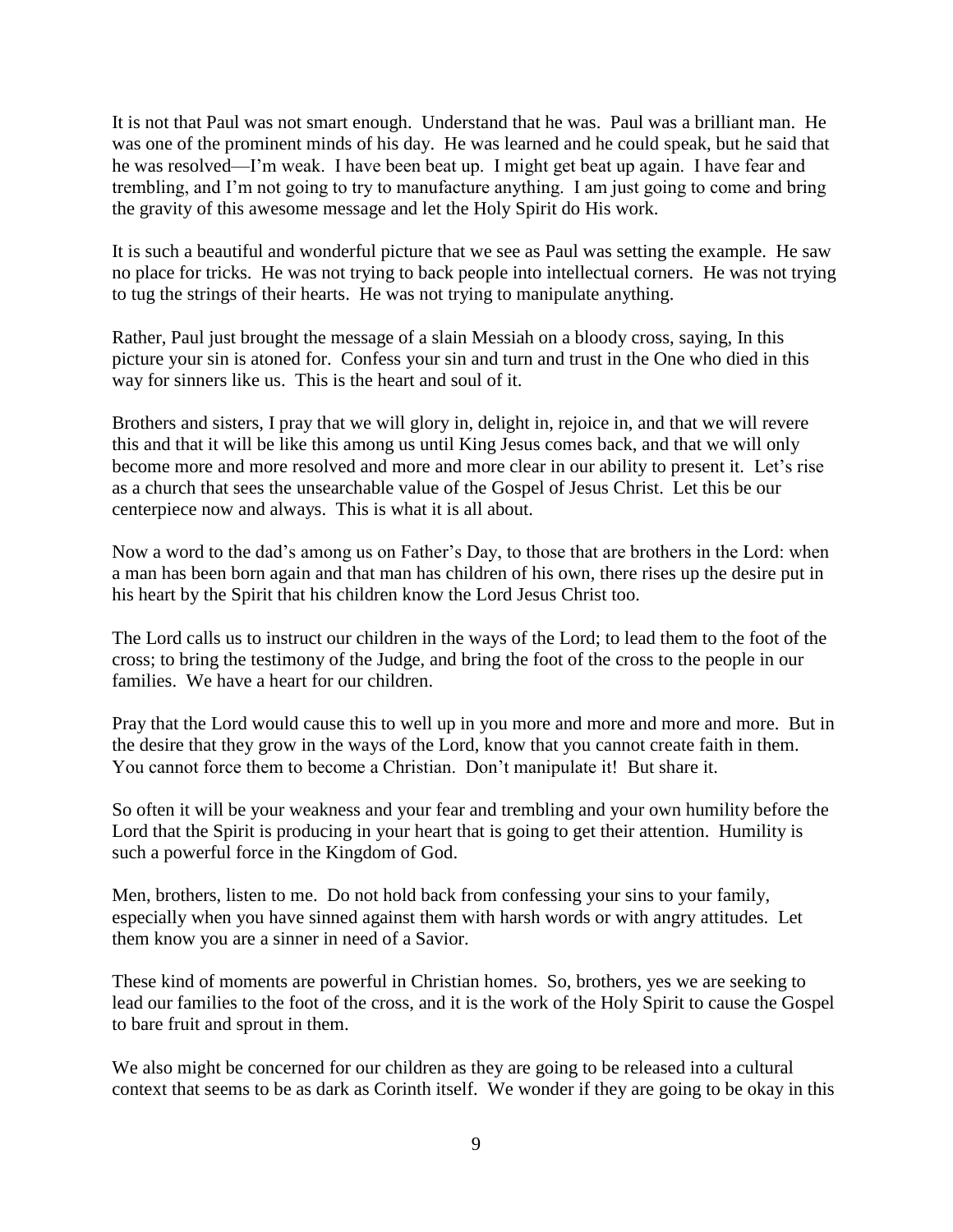world. Understand something, there is Someone who is a lot more powerful than you. He is the Holy Spirit.

We need to pray that our children will be filled the power of the Holy Spirit, that He will be the One providing the substance and the ability to have joyful endurance in the faith in a society that may be coming against it. The Spirit is still going to be here when you are long gone, men, and He has the power to bring people to life and He has the power to see them through this life and all that it holds.

In conclusion, I have one more principle and then a few questions. Let us depend upon the power of the Holy Spirit in the ministry of the Gospel of the Lord Jesus Christ. Understand that this is the case through the whole of the Christian life.

We don't need the power of the Lord just in the moment of salvation only. Rather, we need the Gospel and its power throughout the totality of the Christian life. Not only for that moment when we are delivered from the penalty of sin, but in an ongoing way as are saved from the power of sin.

We need the Gospel truths of redemption and forgiveness and freedom in the Lord to be applied by the power of the Holy Spirit in our lives. So, I wonder if any of you have faced anything that has been discouraging because we are all still battling sin. Its power has been severed but its presence lingers.

I wonder how many of you can identify with any of these thoughts. I'm supposed to be kindhearted and gentle but it feels so much better to just bark at the foolish people in my life. Being honest, I wonder how many of you might think:

I know I'm supposed to be one gives preference to others, but I like having things my way.

I have tried to break that addiction to that drink and/or that drug, but the way it feels has its hold on me and sometimes I just think it's no use.

I know I'm suppose to and want to live a life free of sexual impurity, but the pleasure of that screen seems stronger than gravity.

I know I should stand for my convictions but it is so much easier to clam up, so sometimes I just give in to that tendency.

I know that I should be content with what I have, but my lot in life is unfair and I want more than I've got.

So we still have all of these passions that can surge up within us, and there are many more than the ones that I have just mentioned by way of example. It is the power of the cross of Jesus Christ that not only delivers us from the penalty of sin, but gives us ongoing and increasing victory over the power of sin.